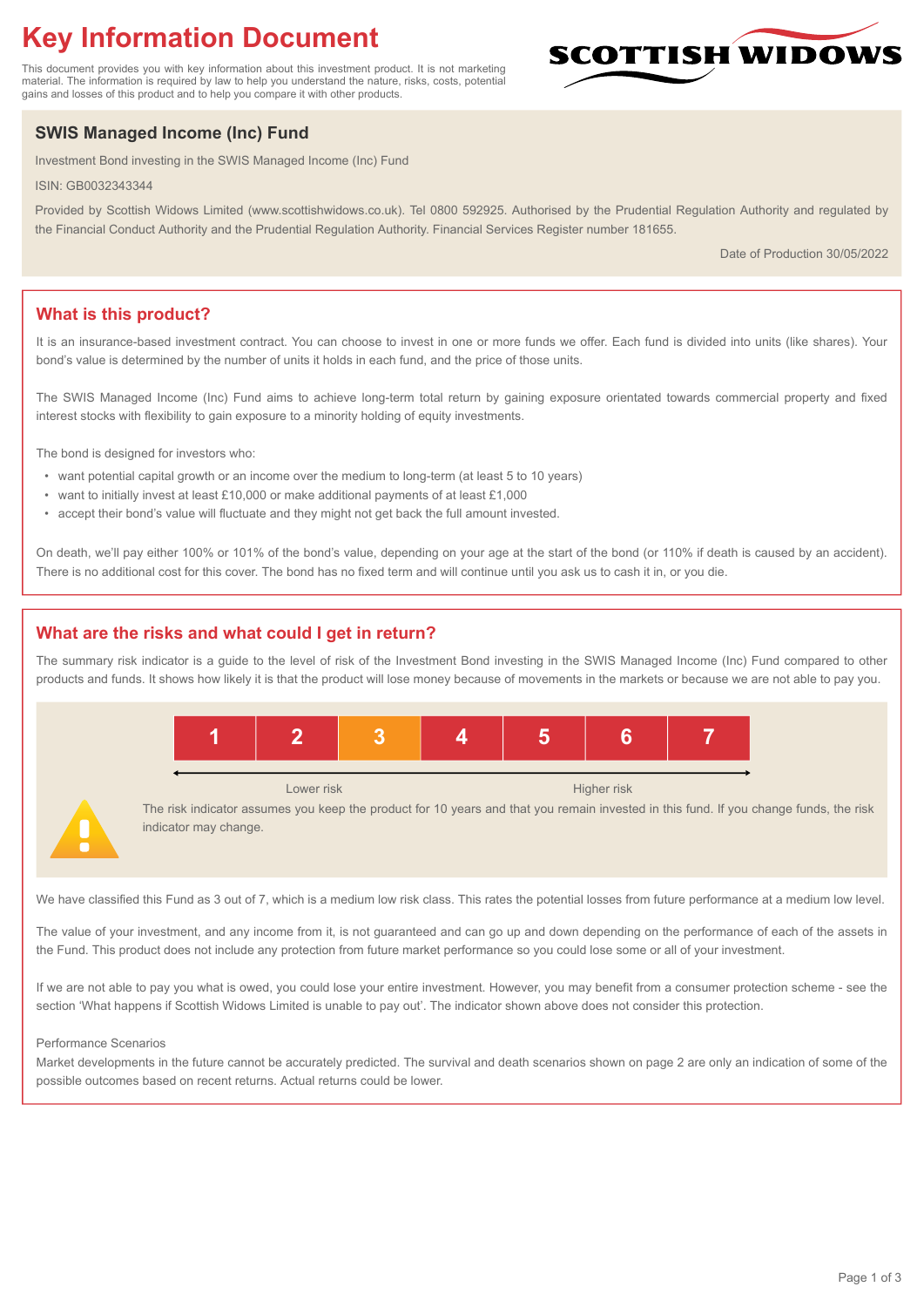

#### **What are the risks and what could I get in return? (continued)**

This table shows the money you could get back over the next 10 years, under different scenarios, assuming that you invest £10,000. The figures below assume no withdrawals are taken and do not allow for any Large Fund Bonus which may apply. To help you compare with other funds we have assumed any income is reinvested. If income is taken, the figures would be less. The scenarios shown illustrate how your investment could perform. You can compare them with the scenarios of other products. The scenarios presented are an estimate of future performance based on evidence from the past on how the value of this investment varies, and are not an exact indicator. What you get will vary depending on how the market performs and how long you keep the investment. The stress scenario shows what you might get back in extreme market circumstances, and it does not take into account the situation where we are not able to pay you. The death scenario assumes investments perform in line with the moderate scenario.

The figures shown include all the costs of the product itself, but may not include all the costs that you pay to your adviser. The figures do not take into account your personal tax situation, which may also affect how much you get back. Before deciding to invest, you should read the Additional Information Document for more information on the risks and what you might get back. See page 2 for information on how the performance scenarios are calculated.

| <b>Investment £10,000</b> |                                                    |           |          |                                             |  |  |  |
|---------------------------|----------------------------------------------------|-----------|----------|---------------------------------------------|--|--|--|
|                           | 1 year                                             |           | 5 years  | 10 years<br>(Recommended<br>holding period) |  |  |  |
| <b>Survival Scenarios</b> |                                                    |           |          |                                             |  |  |  |
| <b>Stress scenario</b>    | What you might get back after costs<br>£3,894      |           | £6,716   | £5,633                                      |  |  |  |
|                           | Average return each year<br>$-61.06%$              |           | $-7.65%$ | $-5.58%$                                    |  |  |  |
| Unfavourable scenario     | What you might get back after costs<br>£8,833      |           | £7,519   | £6,595                                      |  |  |  |
|                           | Average return each year                           | $-11.67%$ | $-5.54%$ | $-4.08%$                                    |  |  |  |
| Moderate scenario         | What you might get back after costs                | £9,915    | £9,708   | £9,456                                      |  |  |  |
|                           | Average return each year                           | $-0.85%$  | $-0.59%$ | $-0.56%$                                    |  |  |  |
| Favourable scenario       | What you might get back after costs                | £11,066   | £12,464  | £13,482                                     |  |  |  |
|                           | 10.66%<br>Average return each year                 |           | 4.50%    | 3.03%                                       |  |  |  |
| <b>Death scenarios</b>    |                                                    |           |          |                                             |  |  |  |
| Insured event             | What your beneficiaries might get back after costs | £10,014   | £9,805   | £9,550                                      |  |  |  |

#### **What happens if Scottish Widows is unable to pay out?**

Your Plan is fully covered by the Financial Services Compensation Scheme. More information about compensation arrangements is available from the Financial Services Compensation Scheme, who can be contacted on 0800 678 1100 or 0207 741 4100 or via their website at www.fscs.org.uk

#### **What are the costs?**

The Reduction in Yield (RIY) shows what impact the total costs you pay will have on the investment return you might get. The total costs take into account one-off, ongoing and incidental costs. The amounts shown here are the cumulative costs of the product itself, for three different holding periods. The monetary figures shown assume you invest £10,000 and investments perform in line with the moderate scenario. The figures are estimates and may change in the future. The person selling you or advising you about this product may charge you other costs. If so, this person will provide you with information about these costs, and show you the impact that all costs will have on your investment over time.

| Investment £10,000              |                             |                              |                            |  |  |  |
|---------------------------------|-----------------------------|------------------------------|----------------------------|--|--|--|
| <b>Scenarios</b>                | If you cash in after 1 year | If you cash in after 5 years | If you cash in at 10 years |  |  |  |
| Total costs                     | £169                        | £624                         | £1,150                     |  |  |  |
| Impact on return (RIY) per year | 1.70%                       | 1.30%                        | 1.25%                      |  |  |  |